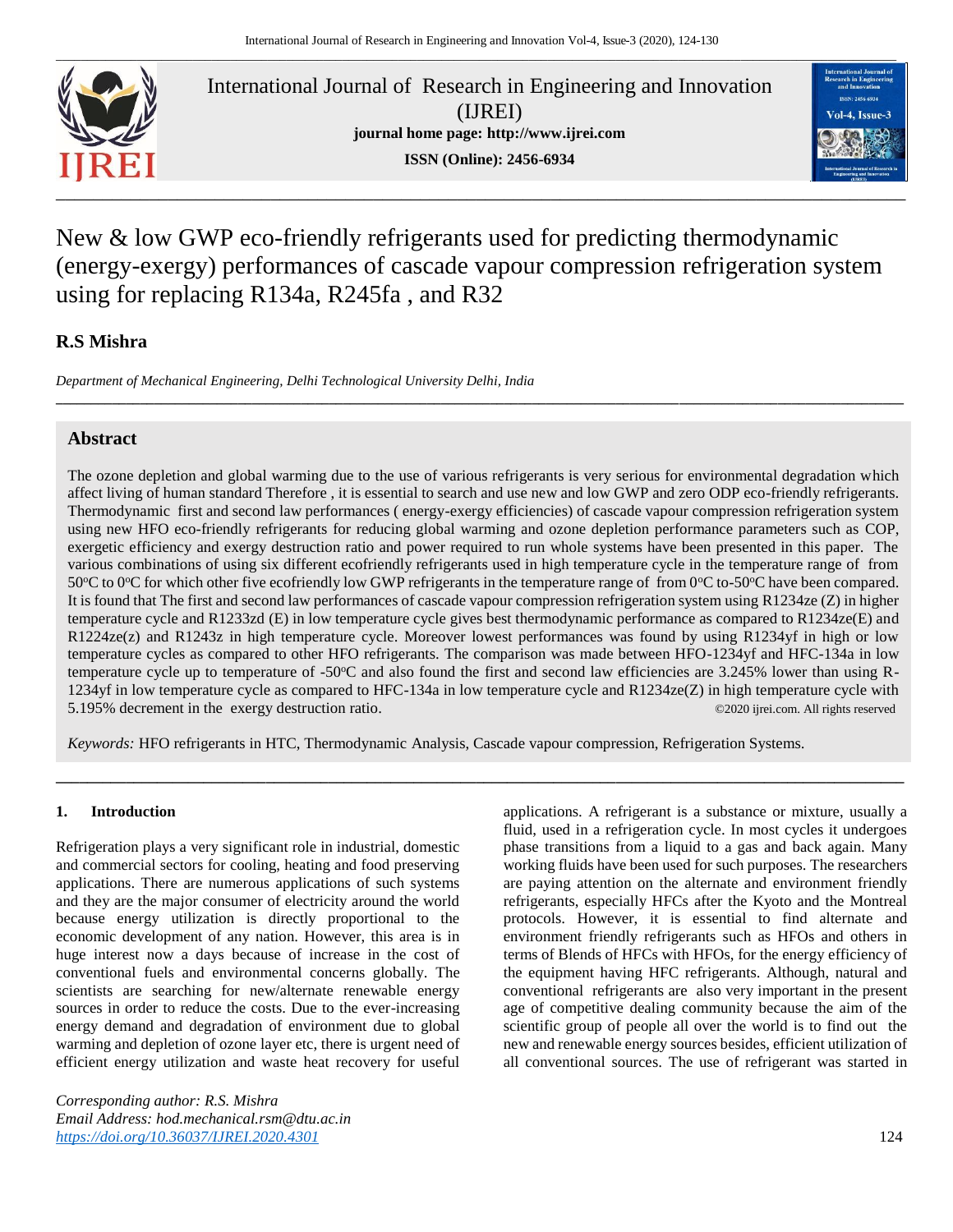early 1800 century with use of natural refrigerants, which were replaced by CFCs in 1928 with increase in thermal performance, which were banned under Montreal Protocol (1987) due to their high ozone layers depletion (ODP) properties and then they are substituted by hydrocholoro carbon (HCFCs) and hydrocarbons in 1980s. Thereafter researchers noted that HCFCs are responsible for ozone depletion and bear high global warming potential. As per guidelines of Kyoto Protocol (1997), HCFCs have to be phased out by 2020-2030 and HFCs by 2025-2040.

## *1.1 Low GWP ecofriendly Refrigerants*

In current operating low temperature applications, the working refrigerants of the hydrocarbons (HC) and hydrofluorocarbons (HFC) groups are dominating. More recently, new working refrigerants have been used by Mishra [10] which are in the hydro-fluoro-olefines (HFO) and hydro chloro-fluoro-olefines (HCFO) group. The HFO R1234yf and R1234ze (E) as well as the HCFO R1233zd(E) and R1224yd(Z) are especially promising low-GWP alternatives to the HFC R134a and R245fa.For instance, the German Environment Agency intends to prohibit the application of R1233zd(E), due to its ODP of 0.00024. However, R1233zd(E) has several favorable aspects, such as a very low GWP and no flammability and toxicity (safety classification of A1). This proves, that the very small ODP by R1233zd(E) and R1224yd lead to no significant increase of the external costs. Thus, a general prohibition of potentially promising refrigerants with a very small ODP appears not be justifiable based on the presented results. The electrical powers are lower by using HCFO-1233zd-E as compared to R134a As a conclusion, it can be stated, that both novel fluids R1233zd(E) and R1224yd(Z) are suitable for the drop-in replacement of R245fa in refrigeration systems . However, the results show, that the compatibility of R1233zd(E) and R1224yd(Z), with the is compared to replace R245fa and R134a , it is found that when R1233zd(E)is used , for finding the system performances , the highest power output is still obtained with the high-GWP fluid R245fa and R134a which is 7% to 9% The exergy of fuel with R245fa is 0.42% higher compared to R1233zd(E) and 8% higher compared to R1224yd(Z). In terms of thermal efficiency of the ORC system, R1233zd(E) leads to approximately 2% higher values compared to R245fa. In contrast to that, the thermal efficiency of R245fa and R1224yd(Z) is equal over a wide range of operation conditions.

## *1.2 HFO-1336mzz(E) and R1336mzz(Z)*

R1336mzz(Z) (also referred to as HFO1336mzz(Z)) provides approximate thermodynamic property data for cis-1,1,1,4,4,4- Hexafluoro-2-butene, MW 164.056 gm/mole, CAS# 692-49-9). The fundamentals of choosing a good working refrigerants are based on system optimization to maximize the thermodynamic performance characteristics in terms of first and second law efficiencies, these novel HFOs are being developed, like HFO-1336mzz(E) and R1336mzz(Z), to meet the more stringent regulations of low GWP and no ODP and they demonstrate the known characteristics of a good working fluids – stability, compatibility, favorable toxicity and performance even at high temperatures. The HFO-1336mzz(E) has  $7.5^{\circ}$ C boiling point, critical temperature of 137.7°C and critical pressure of 3.15 MPa. Whereas  $R-1336mzz(Z)$  has slightly higher boiling point of 33.4 $\degree$ C, critical temperature of 171.3 $\degree$ C and lower critical pressure of 2.90 MPa. The compressor efficiency, superheat  $(\Delta T_{sh})$ , sub cooling  $(\Delta T_{sc})$  and lift temperatures were fixed variables is this calculation, the condensing temperatures were adjusted so higher temperature effects could be evaluated for each working fluid. HFO1336mzz isomers (E and Z) and had the excellent first law efficiency (COPs) amongst than the HFC Refrigerants (such as R134a, R410a, R404a, R407c, R507a, R125a) but lower than R245fa due to and power required to run compressors is 8.63% higher than R245fa.

## *1.3 R1243zf*

The HFO (hydrofluoroolefin) are going to be our future refrigerants with low ozone depletion potential (ODP) and low global warming potential (GWP).The basic properties of new future HFO refrigerants expected as R410a and R32 alternatives which are presently used in refrigerators and room air conditioners. R1243zf is expected to be a good alternative with its flammability, which is A2 category for replacing R134a. Triple point data of a refrigerant, is very important for refrigerating industry defined the lowest temperature range at which any refrigerant may circulate in liquid state. The triple point of R1243zf is 122.8K and the normal boiling temperature and critical pressure are 247.73 K and 3630.6 kPa, respectively.

### **2. Thermodynamic (Energy-Exergy) Performances of vapour compression refrigeration system**

A cascade refrigeration cycle is a multi-stage [thermodynamic](https://en.wikipedia.org/wiki/Thermodynamic_cycle)  [cycle.](https://en.wikipedia.org/wiki/Thermodynamic_cycle) An example two-stage process is shown at right. The cascade cycle is often employed for devices such as ultra-low temperature [freezers](https://en.wikipedia.org/wiki/ULT_freezer) as shown in fig-1. Cascade refrigeration system is a low temperature refrigeration system and is used for very low temperature range about (-40C to -130C). At such low temperature simple Vapour Compression Refrigeration Cycle (VCRS) is not efficient due to very high compression ratio that further leads to high discharge problem and low volumetric efficiencies whereas, cascade refrigeration is much efficient for such conditions. Cascade refrigeration cycle is nothing but simply a combination of two VCRS cycles named as low and high temperature circuit that are combined together by a cascade condenser. This cascade condenser unit act as evaporator for low temperature circuit and condenser for high temperature circuit, the low temperature circuit uses low boiling refrigerants such as R23, R744 etc. and high temperature uses high boiling point refrigerants such as R717, R290, R404A, R1270, R507A etc. To condense refrigerants that are capable of achieving ultra-low

temperatures that would not be able to condense at room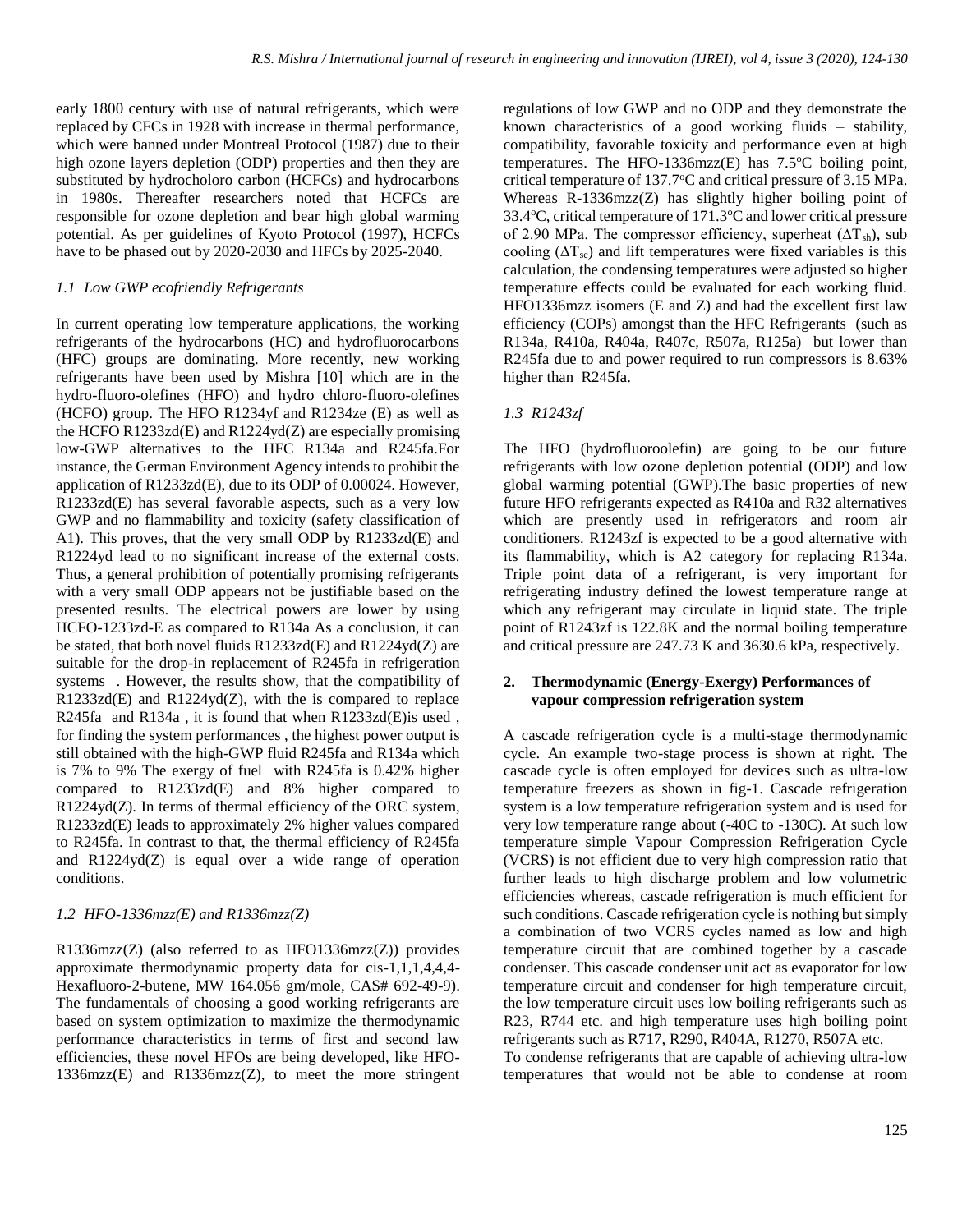temperature. This is achieved by using a low temperature evaporator of one system as the condenser the other, condensing and sub cooling the liquid before entering the metering device.

Normally in a cascade refrigeration system two types of compressors, are used and they run individually with different ecofriendly refrigerants, connected among them so that evaporator of first high temperature cycle used for cooling of second (low temperature} cycle condenser (i.e. the evaporator with the first unit cools the condenser of the second unit). In practice, an alternative approach using a common capacitor with a booster circuit to provide two separate temperature limits of the evaporator. The cascade refrigeration cycle is a combination of two vapour compression cycles which utilizes two different refrigerants. The primary refrigerant flows from low temperature circuit evaporator to low stage compressor and condensed in cascade condenser which also acts as evaporator for high temperature circuit. The heat rejected from condenser of low temperature circuit is extracted by evaporator of high temperature circuit containing secondary refrigerant then, this secondary refrigerant gets compressed in high stage compressor and finally condensed to outer atmosphere. The desired refrigerating effect is occurred from evaporator of low temperature circuit. The temperature difference in cascade condenser is an important design parameter that decides the COP of the entire refrigeration system.

The following advantages of cascade vapour compression systems are as follow.

- In the cascade vapour compression refrigeration system using different refrigerants, it is possible to select an ecofriendly refrigerant is best suited for different temperature range. Therefore, very high pressure can be avoided as in case of simple vapour compression refrigeration system.
- In the cascade vapour compression refrigeration system migration of lubricating oil from one compressor to the other compressor is prevented.
- The saving of energy is more because the system allows use of refrigerants that have suitable temperature limits characteristics for each of the higher-temperature side and the lower-temperature side.
- It allows especially for stable ultra-low-temperature operation around  $-160^{\circ}\text{C}$  using four stages cascading repair and maintenance is also easy.
- The objective of present research work is the technology is development in the field of refrigeration and air conditioning, remarkable comfort for reducing global warming and ozone depletion by using newly low GWP and around zero ODP are achieved by using energy & exergy analysis.

First law analysis (energy analysis) is restricted to calculate only coefficient of performance of system but exergy analysis is the one of the most useful analyses to evaluate the plant losses, the actual amount of energy flow through process exergetic efficiency and exergetic destruction Ratio. Exergy based investigation of the VCRS and evaluated thermodynamic performance of hydrocarbons, mixture of hydrocarbons, & R134a carried out. Additionally, they found that higher exergy destruction occurred in compressor as rivaled with other VCRS' components and they emphasized on the possibilities of researches in the field of exergy analysis in various vapor compression refrigeration systems. Exergy losses, exergetic efficiency, and irreversibility of the system components as well as in the vapour compression system using R134a, R290 and R600a refrigerants [1]. Exergy parameters in the compressor, evaporator, condenser and expansion devices are computed and found that the exergy losses depend on evaporator temperatures, condensing temperature, type of refrigerants and ambient temperature and concluded that maximum exergy destruction occured in the condenser and lowest in the Expansion devices. He also observed the exergy destruction using butane or isobutene are less than using R134a refrigerant in the VCRS. In the higher evaporating temperature exergy loss is decreased for all refrigerants because exergetic efficiency is also higher for butane as compared to isobutene and R-134a as refrigerants. Exergy loss in the compressor is higher than that in the other parts of the system i.e. around 70% of the total exergy loss occurs in the system. The experimental analysis of 2TR (ton of refrigeration) vapor compression refrigeration cycle for different percentage of refrigerant charge using exergy analysis [2]. An experimental setup has been developed and evaluated on different operating conditions using a test rig having R22 as working fluid. The coefficient of performance, exergy destruction, and exergetic efficiency for variable quantity of refrigerant has been calculated. The present investigation has been done by using 2TR window air conditioner. A 2TR window air conditioner equipped with different pressure, temperature, and flow measuring devices has been studied experimentally using energy and exergy analysis. The unit is charged with refrigerant R-22 in four steps, i.e., 25, 50, 75, and 100%, respectively, and the system performance is analyzed in each case. The reference temperature is measured to be 25°C. The results indicate that the losses in the compressor are more pronounced, while the losses in the condenser are less pronounced as compared to other components, i.e., evaporator and expansion device. The total exergy destruction is highest when the system is 100% charged, whereas it is found to be least when the system is 25% charged. Theoretical analysis of actual VCRS with liquid vapour heat exchanger & also carried out analysis on basis of energy, entropy, & exergy in specific temperature range of evaporator and condenser. Besides, they concluded that R502 fluid was best refrigerant as compared to R404A and R507A fluid. The main objective is to investigate the thermodynamic performances of a cascade vapour compression refrigeration systems (VCRS) based on energy-exergy principles. In this investigations , several new HFO refrigerants flowing in the high temperature circuit between temperature range from  $50^{\circ}$ C to  $0^{\circ}$ C have been compared in terms of first law efficiency known as coefficient of performance (COP) and second law efficiency commonly known as exergetic efficiency (Exergy Efficiency) and exergy destruction ratio (EDR\_System) and other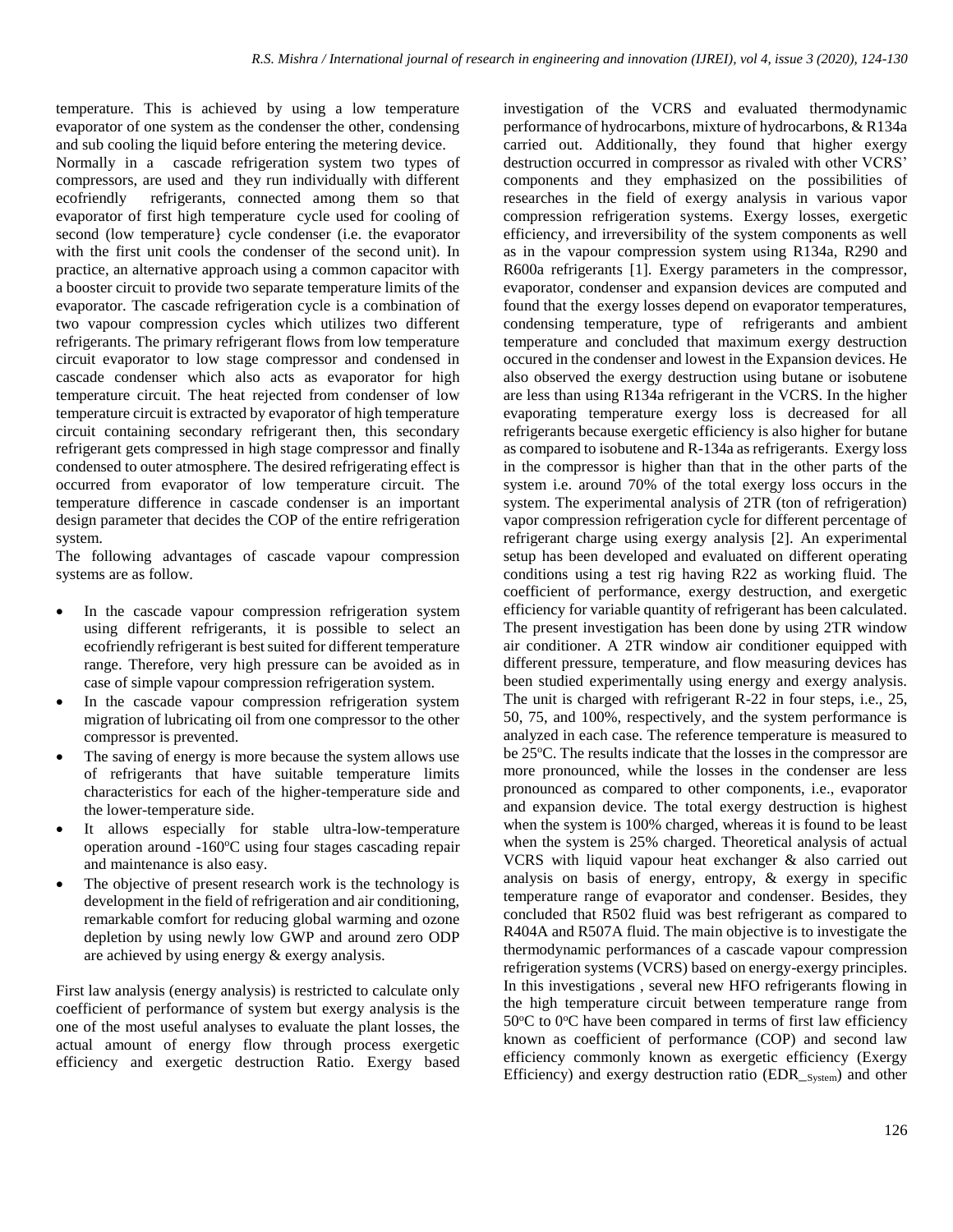ecofriendly new HFO refrigerants are also compared with HFC-134a, R245fa and R32 in low temperature circuit up to  $-50^{\circ}$ C by doing exergy analysis [3-4]. The thermodynamic performances of vapour compression refrigeration system using multiple evaporators and compressors with individual or multiple expansion valves have been considered by using first law and second law analysis. Numerical models for parallel and series expansion valves in the VCR. Thermodynamic analysis in terms of energy and exergy analysis of multiple evaporators and compressors with individual expansion valves (system-1) and multiple evaporators and compressors with multiple expansion valves (system-2) have been carried out and following conclusions was drawn from present investigation. For same degree of subcooling, fixed evaporators and condenser temperatures system-2 is the best system with comparisons of system-1. R600, R600a and R152A show better performances than other refrigerants for both systems (system-1  $\&$  system-2) but due to inflammable property of R600 and R600a, R134a is preferred for both systems. First law efficiency and second law efficiency of system-2 is 3%- 6% higher than System-1 [5]. Thermodynamic analysis of an R744–R717 cascade refrigeration system and concluded that by increasing the condenser temperature which increases refrigerant mass flow rates and also the decreasing COP. Similarly by increasing evaporating temperature increased COP of the system and decreases mass flow ratios. By increasing temperature difference in cascade condenser reduced both COP and mass flow ratios and by increasing isentropic efficiency of compressors also increases COP linearly [6]. Experimental investigation on a domestic refrigerator and concluded that compressor's exergetic destruction was highest in contrast to other components [7]. The detailed energy and exergy analysis of multi-evaporators at different temperatures with single compressor and single expansion valve using liquid vapour heat exchanger vapour compression refrigeration systems have been done in terms of performance parameter for R507a, R125, R134a, R290, R600, R600a, R1234ze, R1234yf, R410a, R407c, R707, R404a and R152a refrigerants. The numerical computations have been carried out for both systems. It was observed that first law and second law efficiency improved by 20% using liquid vapour heat exchanger in the vapour compression refrigeration systems. The First law efficiency (COP) and Second law efficiency (Exergetic efficiency) of vapour compression refrigeration systems using R717 refrigerant is higher but is has toxic nature can be used by using safety measure for industrial applications. COP and exergetic efficiency for R152a and R600 are nearly matching the same values are better than that for R125 at 313K condenser temperature and showing higher value of COP and exergetic efficiency in comparison to R125. For practical applications R-134a is recommended because it is easily available in the market has second law efficiency slightly lesser than R-152a which was not applicable for commercial applications. The increase in dead state temperature has a positive effect on exergetic efficiency and EDR, i.e. EDR decreases and exergetic efficiency increases with increase in dead state temperature. [8-10]. The numerical

investigation of VCRS by using R134a, R143a, R152a, R404A, R410A, R502, & R507A fluid and reported that temperature of evaporator and condenser have crucial effect on both COP & exergetic efficiency. In addition, they found that R134a fluid has better performance than R407C fluid [11]. The energy analysis of vapour compression refrigeration system using refrigerants R134a, R152a, R600a , R290 , R1234yf and R1234ze(E) (HFOs) and found that these can be a good alternative to R134a without compromising the performance of refrigeration system [12].

The above investigators did not carried out detailed thermodynamic first and second law analysis using energy and exergy principles for predicting performances using latest and new ecofriendly of low GWP refrigerants of cascade refrigeration systems for replacing high GWP refrigerants in near future . In this paper , thermodynamic first law efficiency in terms of coefficient of performance (COP) and second law efficiency in terms of exergetic efficiency have been computed for low temperature applications used for bio medical applications and best solution for replacing High GWP refrigerants and important results have been presented in next section.

#### **3. Results and Discussion**

Following input data have been chosen for numerical computations in the– cascade vapour compression refrigeration system using new HFO eco-friendly refrigerant for reducing global warming and ozone depletion:

- Temperature of low temperature evaporator using ecofriendly refrigerants  $= -50$ <sup>o</sup>C,
- Compressor efficiency of low temperature cycle compressor =80%
- Temperature overlapping between low temperature condenser and intermediate temperature evaporator  $=10^{\circ}$ C
- Load on low temperature evaporator  $= 175$  "kW"
- Compressor efficiency of high temperature cycle  $compressor = 80%$
- Temperature of high temperature evaporator using ecofriendly refrigerants =  $0^{\circ}C$ ,
- Temperature of high temperature condenser using ecofriendly refrigerants  $= 50^{\circ}$

Table-1 shows the effect of various ecofriendly refrigerants in high temperature circuit between temperature range of  $50^{\circ}$ C to  $0^{\circ}$ C and R134a in the low temperature cycle at -50 $\degree$ C of evaporator with  $10^{\circ}$ C temperature overlapping (approach) and found that R1234ze(Z) gives best/highest thermodynamic performances with lowest exergy destruction ratio as compared to  $R1224yd(Z)$ and R1234ze(E) and R1243zf. However lowest performances was observed by using R1234yf in high temperature circuit and R134a in low temperature cycle. Table-2 show the effect of various ecofriendly refrigerants in high temperature circuit between temperature range of  $50^{\circ}$ C to  $0^{\circ}$  C and HFO-1234yf in the low temperature cycle at -50 $\degree$ C of evaporator with 10  $\degree$ C temperature overlapping (approach) and found that  $R1234ze(z)$ gives best/highest thermodynamic performances with lowest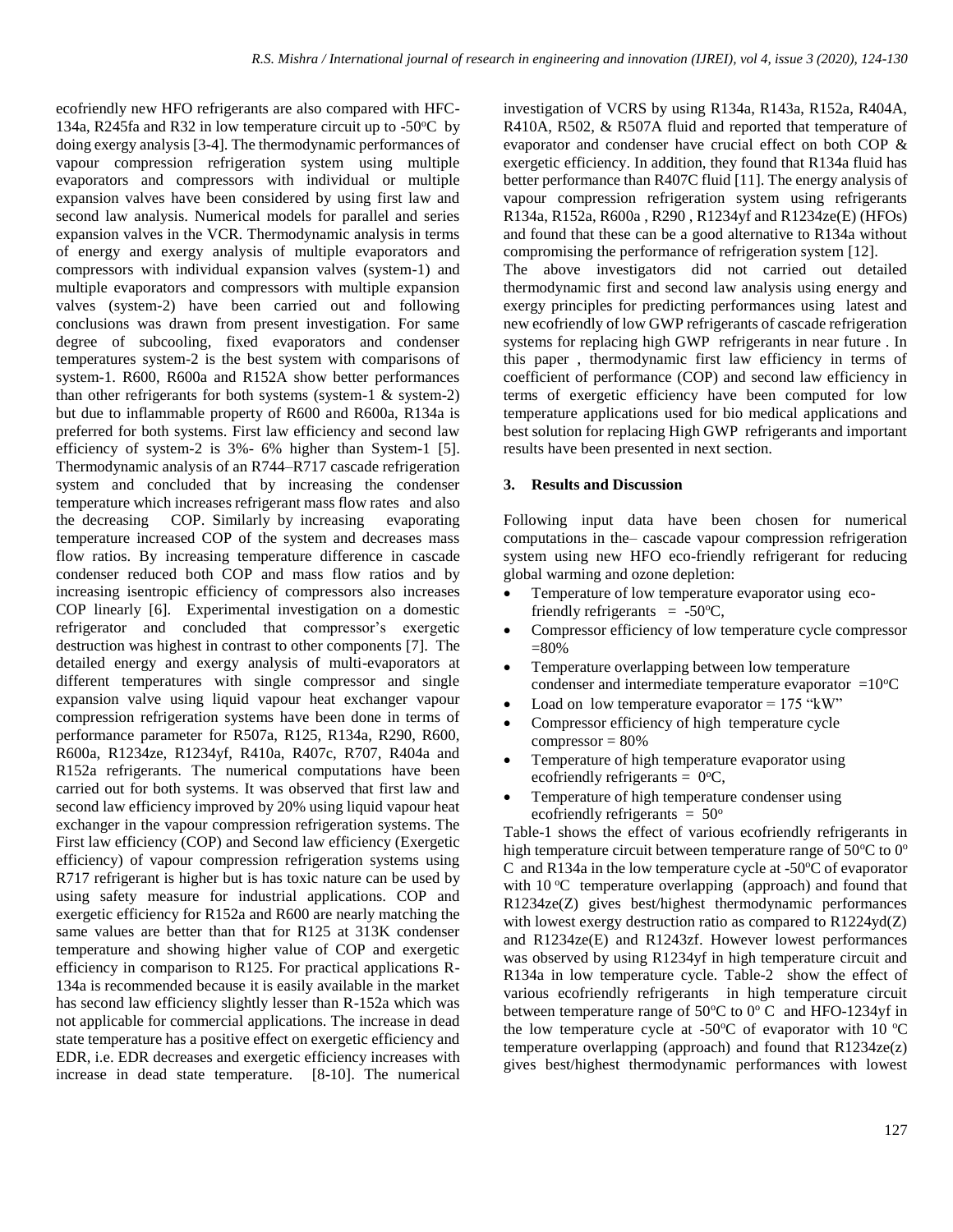exergy destruction ratio as compared to R1224yd(Z) and R1234ze(E) and R1243zf.However lowest performances was observed by using R134a in high temperature circuit and R1234yf in low temperature cycle. The thermodynamic performances of cascade vapour compression refrigeration systems was compared between HFC-134a and HFO-1234yf and it is found that HFC-134a gives better cycle thermodynamic performances 4.845 % higher than R1234yf and overall cascade system thermodynamic first law performances 6.708% The second law performance (exergetic efficiency) using R134a in low temperature cycle is 6.665% higher than using R1234yf in low temperature cycle. Table-3 shows the effect of various ecofriendly refrigerants in the low temperature circuit between temperature range of  $-50^{\circ}$ C to  $0^{\circ}$  C and R1234ze(Z) in the high temperature cycle at 50 $^{\circ}$ C of evaporator with 10 °C temperature overlapping (approach) and found that R1233zd(E)gives best/highest thermodynamic performances with lowest exergy destruction ratio as compared to R1224yd(Z) and HFO1336mzz(Z). However lowest performances was observed by using R1234yf in high temperature circuit and R134a in low temperature cycle. The power required to run both compressors in whole cascade system is lowest by using R1233zd(E)in lower temperature while highest by using R1234yf in low temperature cycle. The second law performance using R1233zd(E) is higher than using HFO-1336mzz(Z) or R1225ye(Z) in lower temperature circuit. It was also observed that the thermodynamic performances using HFO-1336mzz(Z) and R1225ye(Z) are nearly same nearly 0.5% differences. The lowest thermodynamic first and second law performances was found by using R1234yf in the low temperature circuit.

Table-4 shows the effect of various ecofriendly refrigerants in the low temperature circuit between temperature range of  $-50^{\circ}$ C to  $0^{\circ}$  C and R1234ze(E) in the high temperature cycle at 50 $^{\circ}$ C of evaporator with  $10^{\circ}$ C temperature overlapping (approach) and found that R1233zd(E)gives best/highest (more than 2.183% thermodynamic performances with lowest exergy destruction ratio as compared to R1225ye(Z) and HFO1336mzz(Z).However lowest performances was observed by using R1234yf in high temperature circuit and R134a in low temperature cycle. The power required to run both compressors in whole cascade system is lowest by using R1233zd(E)in lower temperature while highest by using R1234yf in low temperature cycle. The second law performance using R1233zd(E) is higher than using HFO-

1336mzz(Z) or R1225ye(Z) in lower temperature circuit. It was also observed that the thermodynamic performances using HFO-1336mzz(Z) and  $R1225ye(Z)$  are nearly same nearly 0.5% differences. The lowest thermodynamic first and second law performances was found by using R1234yf in the low temperature circuit. Table-5 shows the effect of various ecofriendly refrigerants in the low temperature circuit between temperature range of -50 $\degree$ C to  $0\degree$ C and R1224zd(Z) in the high temperature cycle at 50 $\degree$ C of evaporator with 10 $\degree$ C temperature overlapping (approach) and found that R1233zd(E) gives best/highest (more than 2.183% thermodynamic performances with lowest exergy destruction ratio as compared to R1225ye(Z) and HFO1336mzz(Z). However lowest performances was observed by using R1234yf in high temperature circuit and R134a in low temperature cycle. The power required to run both compressors in whole cascade system is lowest by using R1233zd(E)in lower temperature while highest by using R1234yf in low temperature cycle. The second law performance using R1233zd(E) is higher than using HFO-1336mzz(Z) or R1225ye(Z) in lower temperature circuit. It was also observed that the thermodynamic performances using HFO-1336mzz(Z) and R1225ye(Z) are nearly same nearly 0.5% differences. The lowest thermodynamic first and second law performances was found by using R1234yf in the low temperature circuit. Table-6 shows the effect of various ecofriendly refrigerants in the low temperature circuit between temperature range of -50 $\degree$ C to  $0\degree$ C and R1243zf in the high temperature cycle at  $50^{\circ}$ C of evaporator with  $10^{\circ}$ C temperature overlapping (approach) and found that R1233zd(E)gives best/highest (more than 2.183% thermodynamic performances with lowest exergy destruction ratio as compared to  $R1225ye(Z)$ and HFO1336mzz(Z).However lowest performances was observed by using R1234yf in high temperature circuit and R134a in low temperature cycle. The power required to run both compressors in whole cascade system is lowest by using R1233zd(E)in lower temperature while highest by using R1234yf in low temperature cycle. The second law performance using R1233zd(E) is higher than using HFO-1336mzz(Z) or R1225ye(Z) in lower temperature circuit. It was also observed that the thermodynamic performances using HFO-1336mzz(Z) and R1225ye(Z) are nearly same nearly 0.5% differences. The lowest thermodynamic first and second law performances was found by using R1234yf in the low temperature circuit.

*Table-1: Thermodynamic (Energy-Exergy ) performance Parameters of– cascade) vapour compression refrigeration system using new HFC (R134a) refrigerant in low temperature circuit and following ecofriendly refrigerant in high temperature circuit for reducing global warming and ozone depletion*

|                                                             | aepienon   |            |                     |         |         |
|-------------------------------------------------------------|------------|------------|---------------------|---------|---------|
| First & second Law performances                             | R1234ze(Z) | R1234ze(E) | $R1224\text{vd}(Z)$ | R1243zf | R1234yf |
| High temperature First Law Efficiency (COP_HTC)             | 3.669      | 3.215      | 3.448               | 3.169   | 2.986   |
| Low temperature First Law Efficiency (COP $_{\text{LTC}}$ ) | 2.294      | 2.294      | 2.294               | 2.294   | 2.294   |
| Overall Cascade First Law Efficiency (COP_Overall Cascade)  | 1.209      | 1.133      | 1.173               | 1.125   | 1.091   |
| Overall Cascade Second law efficiency                       | 0.4065     | 0.3811     | 0.3945              | 0.3783  | 0.3668  |
| System Exergy Destruction Ratio (EDR_Overall Cascade)       | 1.46       | 1.621      | 1.535               | 1.644   | 1.726   |
| Total power required to run whole system (kW)               | 144.8      | 154.5      | 149.2               | 155.6   | 160.4   |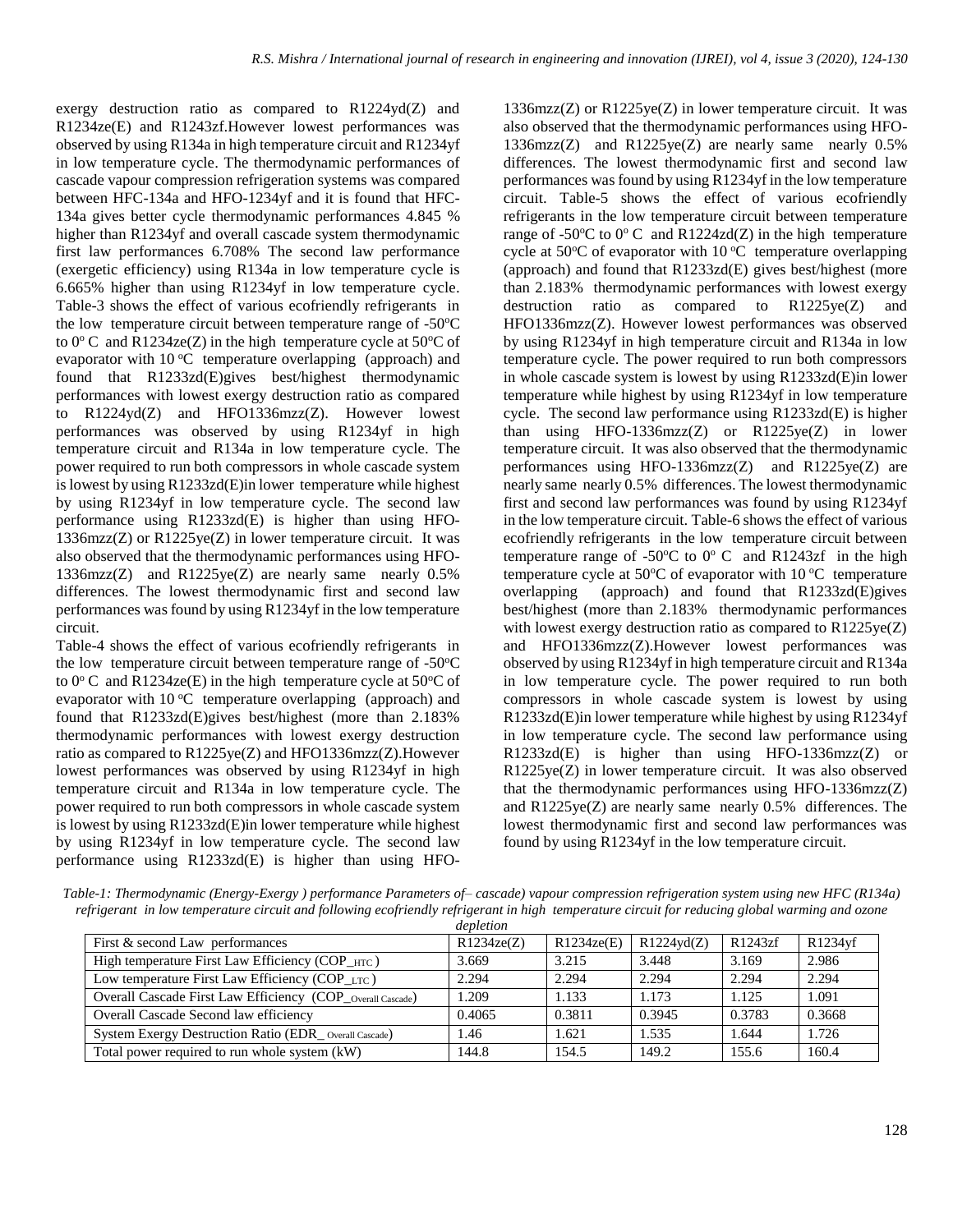*Table- 2: Thermodynamic (Energy-Exergy ) performance Parameters of cascade) vapour compression refrigeration system using new HFO (R1234yf) refrigerant in low temperature circuit and following ecofriendly refrigerant in high temperature circuit*

| First & second Law performances                            | 1.11<br>R1234ze(Z) | $-1.1$<br>R1234ze(E) | $R1224\text{yd}(Z)$ | R1243zf | R1234yf |
|------------------------------------------------------------|--------------------|----------------------|---------------------|---------|---------|
| High temperature First Law Efficiency (COP_HTC)            | 3.669              | 3.215                | 3.448               | 3.169   | 2.986   |
| Low temperature First Law Efficiency (COP_LTC)             | 2.188              | 2.188                | 2.188               | 2.188   | 2.188   |
| Overall Cascade First Law Efficiency (COP_Overall Cascade) | 1.171              | 1.099                | 1.137               | 1.091   | 1.104   |
| Overall Cascade Second law efficiency                      | 0.3938             | 0.3695               | 0.3824              | 0.3669  | 0.3713  |
| System Exergy Destruction Ratio (EDR _ Overall Cascade)    | 1.54               | 1.706                | 1.615               | 1.726   | 1.693   |
| Total power required to run whole system (kW)              | 149.5              | 159.3                | 153.9               | 160.4   | 158.5   |

*Table- 3: First law performance Parameters of– cascade) vapour compression refrigeration system using new HFO (R1234ze(Z) in high temperature circuit and following ecofriendly refrigerant in low temperature circuit* 

| First & second Law performances                                            | HFO-       | R1234vf | R1225ve(Z) | R1233zd(E) | R <sub>124</sub> | R245fa | R32   |
|----------------------------------------------------------------------------|------------|---------|------------|------------|------------------|--------|-------|
|                                                                            | 1336mzz(Z) |         |            |            |                  |        |       |
| High temperature First Law Efficiency (COP HTC)                            | 3.669      | 3.669   | 3.669      | 3.669      | 3.669            | 3.669  | 3.669 |
| Low temperature First Law Efficiency (COP_LTC)                             | 2.286      | 2.188   | 2.289      | 2.363      | 2.312            | 2.349  | 2.249 |
| Overall Cascade 1 <sup>st</sup> Law Effi (COP <sub>Overall Cascade</sub> ) | 1.206      | 1.171   | 1.20       | 1.233      | 1.218            | 1.228  | 1.193 |
| Overall Cascade Second law efficiency                                      | 0.4058     | 0.3998  | 0.4036     | 0.4147     | 0.4087           | 0.4130 | 0.401 |
| System Exergy Destruction Ratio (EDR Overall Cascade)                      | 1.466      | 1.540   | 1.478      | 1.412      | 1.447            | 1.421  | 1.493 |
| Total power required to run whole system (kW)                              | 145.1      | 149.5   | 145.8      | 141.9      | 144.0            | 142.5  | 146.7 |
| High temperature First Law Efficiency (COP HTC)                            | 58.86      | 58.86   | 58.86      | 58.86      | 58.86            | 58.86  | 58.86 |

*Table- 4: Thermodynamic (Energy-Exergy ) performance Parameters of– cascade) vapour compression refrigeration system using new HFO refrigerant (R1234ze(E) in high temperature circuit and following ecofriendly refrigerant in low temperature circuit* 

| First & second Law performances                              | HFO1336 | R1234vf | R1225ve(Z) | R1233zd(E) | R32    | R245fa | R <sub>124</sub> |
|--------------------------------------------------------------|---------|---------|------------|------------|--------|--------|------------------|
|                                                              | mzz(Z)  |         |            |            |        |        |                  |
| High temperature First Law Efficiency (COP $_{\text{HTC}}$ ) | 3.215   | 3.215   | 3.215      | 3.215      | 3.215  | 3.215  | 3.215            |
| Low temperature First Law Efficiency $(COP_{\text{LTC}})$    | 2.286   | 2.188   | 2.289      | 2.363      | 2.249  | 2.349  | 2.312            |
| Overall Cascade First Law Efficiency (COP_Overall Cascade)   | 1.139   | 1.109   | 1.125      | 1.155      | 1.119  | 1.151  | 1.139            |
| Overall Cascade Second law efficiency                        | 0.3802  | 0.3695  | 0.3784     | 0.3885     | 0.3762 | 0.3870 | 0.383            |
| System Exergy Destruction Ratio (EDR _ Overall Cascade)      | 1.63    | l.540   | 1.642      | 1.574      | 1.493  | 1.421  | 1.611            |
| Total power required to run whole system (kW)                | 154.8   | 159.3   | 155.5      | 151.5      | 156.7  | 154.1  | 153.7            |

*Table 5: Thermodynamic (Energy-Exergy ) performance Parameters of– cascade) vapour compression refrigeration system using new HFO refrigerant (R1224zd(Z) in high temperature circuit and following ecofriendly refrigerant in low temperature circuit*

| First & second Law performances                             | <b>HFO1336</b> | $R1234$ vf | R1225ve(Z) | R1233zd(E) | R32    | R245fa | R <sub>124</sub> |
|-------------------------------------------------------------|----------------|------------|------------|------------|--------|--------|------------------|
|                                                             | mzz(Z)         |            |            |            |        |        |                  |
| High temperature First Law Efficiency (COP_HTC)             | 3.448          | 3.448      | 3.448      | 3.448      | 3.448  | 3.448  | 3.448            |
| Low temperature First Law Efficiency (COP $_{\text{LTC}}$ ) | 2.286          | 2.188      | 2.269      | 2.363      | 2.249  | 2.349  | 2.312            |
| Overall Cascade First Law Efficiency (COP Overall Cascade)  | 1.142          | 1.131      | 1.192      | 1.196      | 1.158  | 1.192  | 1.179            |
| Overall Cascade Second law efficiency                       | 0.4007         | 0.3824     | 0.4007     | 0.4023     | 0.3894 | 0.4007 | 0.3966           |
| System Exergy Destruction Ratio (EDR_Overall Cascade)       | 1.495          | 1.615      | 1.445      | l.486      | 1.568  | 1.445  | 1.521            |
| Total power required to run whole system (kW)               | 146.9          | 153.9      | 146.9      | 146.3      | 151.1  | 146.9  | 148.4            |

*Table- 6 : Thermodynamic (Energy-Exergy ) performance Parameters of– cascade) vapour compression refrigeration system using new HFO (R1243zf) refrigerant in high temperature circuit and following ecofriendly refrigerant in low temperature circuit*

| $\mathcal{L}$                                                |         |         |            |            |        |        |                  |
|--------------------------------------------------------------|---------|---------|------------|------------|--------|--------|------------------|
| First & second Law performances                              | HFO1336 | R1234vf | R1225ye(Z) | R1233zd(E) | R32    | R245fa | R <sub>124</sub> |
|                                                              | mzz(Z)  |         |            |            |        |        |                  |
| High temperature $1st$ law Efficiency (COP $_{\text{HTC}}$ ) | 3.169   | 3.169   | 3.169      | 3.169      | 3.169  | 3.169  | 3.169            |
| Low temperature $1st$ law Efficiency (COP_LTC)               | 2.286   | 2.188   | 2.269      | 2.363      | 2.249  | 2.349  | 2.312            |
| Overall Cascade $1st$ law Eff (COP overall Cascade)          | 1.122   | 1.091   | 1.117      | 1.141      | 1.111  | 1.142  | 1.131            |
| Overall Cascade Second law efficiency                        | 0.3774  | 0.3669  | 0.3750     | 0.3856     | 0.3735 | 0.3841 | 0.3802           |
| EDR_Overall Cascade                                          | 1.649   | 1.726   | 1.662      | 1.594      | 1.677  | 1.604  | 1.630            |
| Total power required to run whole system (kW)                | 155.9   | 160.4   | 156.7      | 152.6      | 157.6  | 153.2  | 154.8            |
|                                                              |         |         |            |            |        |        |                  |